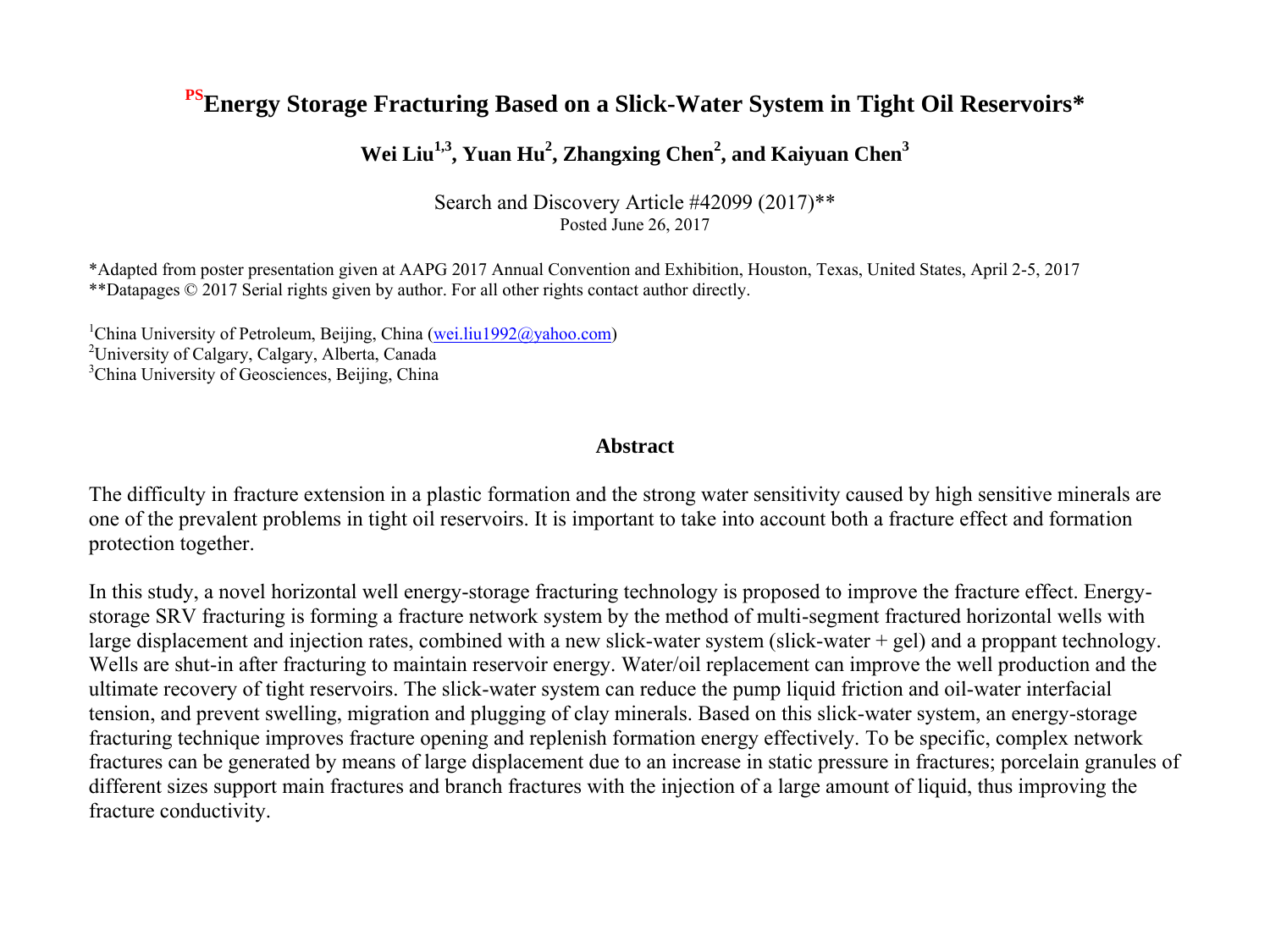The results show that a stable oil production reaches 5-8 t/d by energy-storage SRV fracturing in tight oil reservoirs. Compared with conventional fracturing (1.5-2 t/d), the oil production has been improved by more than 2.5 times. Chlorine in wells is presented earlier by the new slick-water system with the energy-storage SRV fracturing, and the flowback rate once starting to produce oil is low. It is beneficial for water-oil displacement and maintaining the reservoir energy. Guar gum concentration in this slick-water system reduces from 0.4%-0.5% to 0.3%-0.4%. The amount of chemicals is reduced greatly than in conventional fracturing. In this way, the gel is formed with lower damage and costs. In general, energy-storage SRV fracturing with this slickwater system keeps good balance between SRV fracturing and formation protection, which is more applicable in increasing oil production in tight oil reservoirs.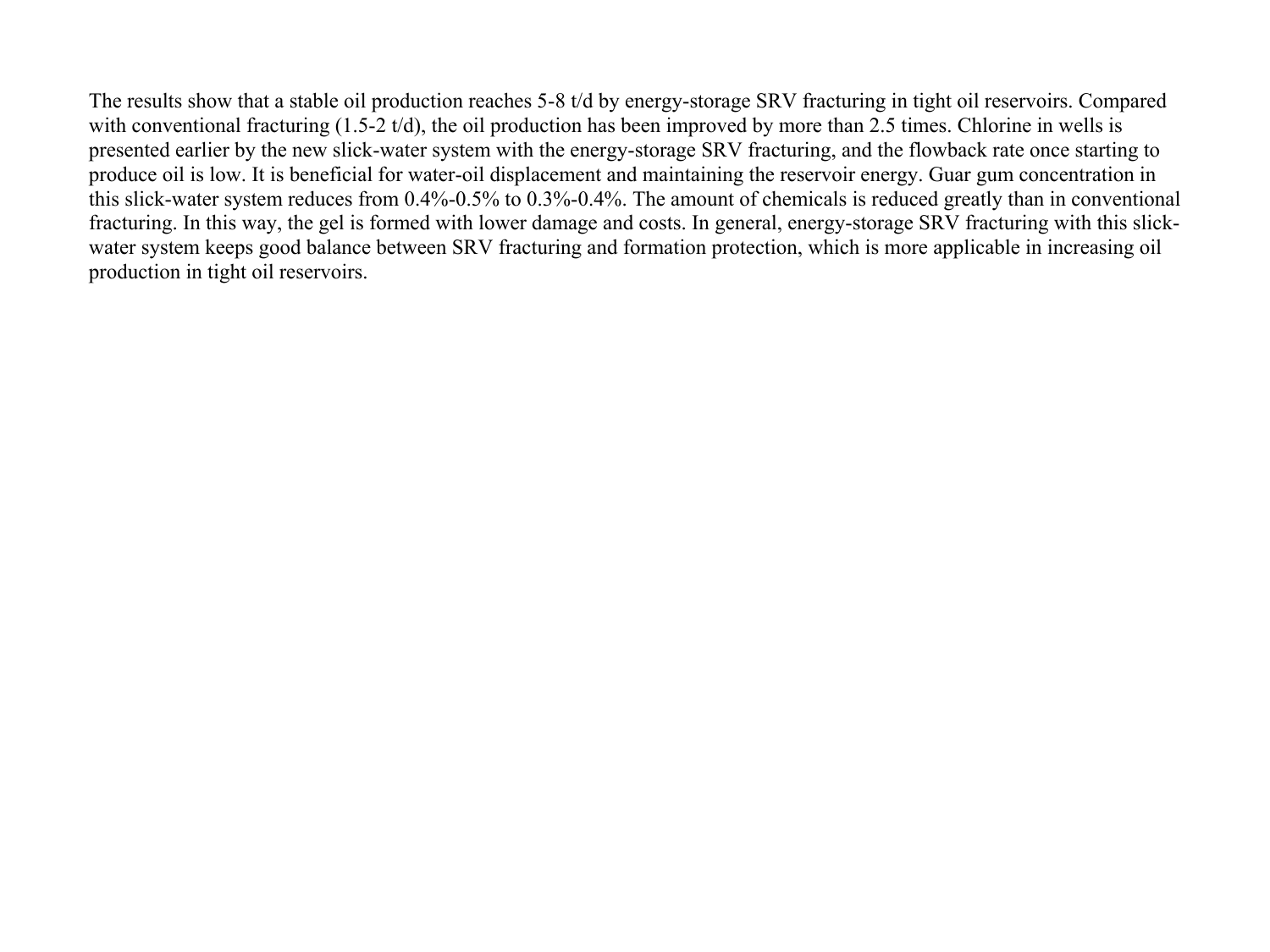

# **Energy Storage Fracturing Based on a Slick-Water System in Tight Oil Reservoirs**

Wei Liu, China University of Petroleum (Beijing), Yuan Hu, University of Calgary, Zhangxing Chen, University of Calgary, Kaiyuan Chen, China University of Geosciences (Beijing)

## **Abstract**

The difficulty in fracture extension in a plastic formation and the strong water sensitivity caused by high sensitive minerals are one of the prevalent problems in tight oil reservoirs. It is important to take into account both a fracture effect and formation protection together

In this study, a novel horizontal well energy-storage fracturing technology is proposed to improve the fracture effect. Energy-storage SRV fracturing is forming a fracture network system by the method of multi-segment fractured horizontal wells with large displacement and injection rates, combined with a new slick-water system (slick-water + gel) and a proppant technology. Wells are shut-in after fracturing to maintain reservoir energy. Water/oil replacement can improve the well production and the ultimate recovery of tight reservoirs. The slick-water system can reduce the pump liquid friction and oil-water interfacial tension, and prevent swelling, migration and plugging of clay minerals. Based on this slick-water system, an energy-storage fracturing technique improves fracture opening and replenish formation energy effectively. To be specific, complex network fractures can be generated by means of large displacement due to an increase in static pressure in fractures; porcelain granules of different sizes support main fractures and branch fractures with the injection of a large amount of liquid, thus improving the fracture conductivity.

The results show that a stable oil production reaches 5-8 t/d by energy-storage SRV fracturing in tight oil reservoirs. Compared with conventional fracturing (1.5-2 t/d), the oil production has been improved by more than 2.5 times. Chlorine in wells is presented earlier by the new slick-water system with the energy-storage SRV fracturing, and the flowback rate once starting to produce oil is low. It is beneficial for water-oil displacement and maintaining the reservoir energy. Guar gum concentration in this slick-water system reduces from 0.4%-0.5% to 0.3%-0.4%. The amount of chemicals is reduced greatly than in conventional fracturing. In this way, the gel is formed with lower damage and costs. In general, energy-storage SRV fracturing with this slick-water system keeps good balance between SRV fracturing and formation protection, which is more applicable in increasing oil production in tight oil reservoirs.



#### *Mechanization of Energy Storage*

| Matrix permeability             | 0.5 <sub>m</sub> D    | Duration                     | 120 days              |  |
|---------------------------------|-----------------------|------------------------------|-----------------------|--|
| Major fracture conductivity     | $300D \cdot cm$       | Water compressibility        | 0.0004351             |  |
| Branching fracture conductivity | $30D \cdot cm$        | Oil compressibility          | 0.0004351             |  |
| Formation bulk volume           | $1000*1000*5*0.1$     | Rock compressibility         | 0.000145              |  |
| Fracture network volume         | $(600+400*10)*0.34*5$ | <b>Total compressibility</b> | $1.89 \times 10^{-4}$ |  |



**The results of pressure distribution in the formation impacted by**



#### **The formation pressure impacted by fracture pressure**

The increment in fracture pressure will lead to the approximately linear growth of formation pressure. Therefore, improving the fracturing pressure not only contributes to the extension of a fracture network, but also increases formation pressure effectively.

Under the simulation condition with different amounts of fracture fluid, an increasing usage of fracture fluid can improve the formation energy remarkably. Meanwhile, the increased energy will increase the well drainage area and production.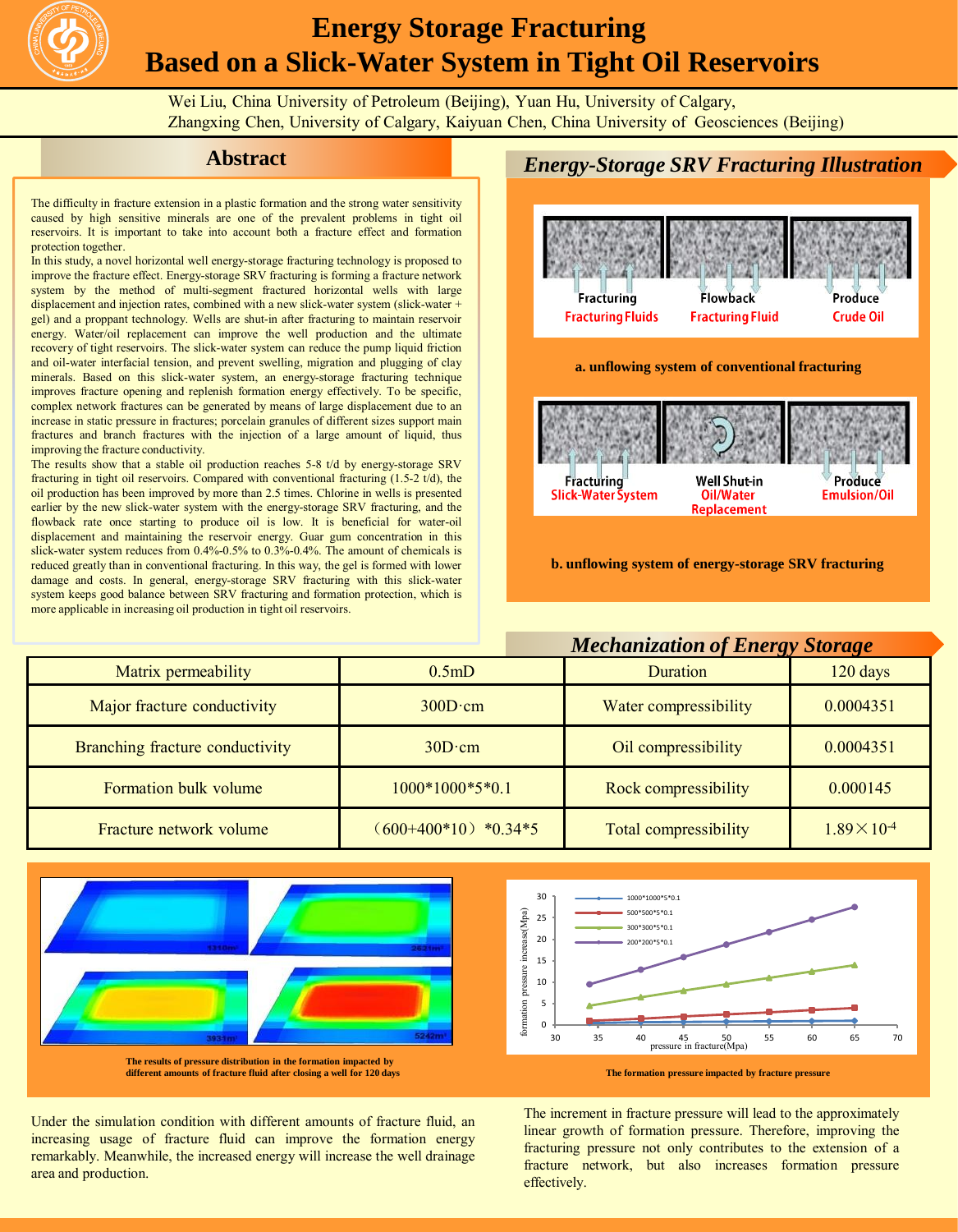

## **Parameter Optimization**

Wei Liu, China University of Petroleum (Beijing), Yuan Hu, University of Calgary, Zhangxing Chen, University of Calgary, Kaiyuan Chen, China University of Geosciences (Beijing)





Strong Interference

**a. A schematic diagram of the disturbance between fractures**

**b. Fracture expanding path and displacement when a fracture interval is 60m**



**Downhole microseismic monitoring of Well 1 and Well 2**

For Well 1 and Well 2, as examples, the well segment intervals are 62m and 70m, respectively. Some influencing areas overlapped because of fractures' mutual interference, which is against large-scale stimulation by energy-storage SRV fracturing, so the intervals should be increased to 80-100m.

## *Pumping Rate Optimization*



Weak Interferency

**c. Fracture expanding path and displacement when a fracture interval is 80m**

**d. Fracture expanding path and displacement when a fracture interval is 100m**



**Comparison of unit investment-production values under different pumping rates**

**The relationship between a pumping rate and static pressure in parts of a tight oil reservoir**

|                    | The remaining permeat a pamping rate and many property in parts of a contract of a company of the color roll. |                     |                     |                               |                                     |                    |                                |                                                       |                                                    |                                                            |                                      |                                                                        |                                                                      |
|--------------------|---------------------------------------------------------------------------------------------------------------|---------------------|---------------------|-------------------------------|-------------------------------------|--------------------|--------------------------------|-------------------------------------------------------|----------------------------------------------------|------------------------------------------------------------|--------------------------------------|------------------------------------------------------------------------|----------------------------------------------------------------------|
|                    | <b>Block</b><br>name                                                                                          | Target<br>formation | <b>Permeability</b> | Formation<br>thickness<br>(m) | Young<br>modulus<br>(Mpa)           | Poisson's<br>ratio | Reservoir<br>pressure<br>(Mpa) | Maximum<br>horizontal<br>principal<br>stress<br>(Mpa) | Minimum<br>horizontal<br>principal stress<br>(Mpa) | Horizontal<br>differential<br>principal<br>stress<br>(Mpa) | Rock<br>tensile<br>strength<br>(Mpa) | <b>Static</b><br><b>pressure for</b><br>fracture<br>diversion<br>(Mpa) | Minimum<br>pumping<br>rate for<br>diversion<br>(m <sup>3</sup> /min) |
|                    |                                                                                                               | F                   | 0.15                | 20                            | 20000                               | 0.21               | 19.4                           | 44                                                    | 36                                                 | 8                                                          |                                      | 11                                                                     | 12                                                                   |
|                    | П                                                                                                             |                     | 0.2                 | 15                            | 22000                               | 0.21               | 16.2                           | 45                                                    | 36                                                 | 9                                                          |                                      | 12                                                                     | 14                                                                   |
|                    | $\mathbf{H}$                                                                                                  | F                   | 0.15                | 15                            | 23000                               | 0.21               | 18.4                           | 39                                                    | 32                                                 |                                                            |                                      | 10                                                                     | 12                                                                   |
|                    | IV                                                                                                            |                     | 0.46                | 20                            | 26000                               | 0.21               | 19.8                           | 46                                                    | 38                                                 | $\mathbf{R}$                                               |                                      | 11                                                                     | 12                                                                   |
|                    | Results of temperature measurement by coiled tubing for Well 1 and Well 2                                     |                     |                     |                               | $P_{net} = F(Q, E, v, C, h_{f}, h)$ |                    |                                |                                                       |                                                    |                                                            |                                      |                                                                        |                                                                      |
| Well No.<br>Well 1 |                                                                                                               |                     | Well 2              |                               |                                     |                    |                                |                                                       |                                                    |                                                            |                                      |                                                                        |                                                                      |

| Well No.                                   | Well 1            | Well 2            |  |
|--------------------------------------------|-------------------|-------------------|--|
| Stress difference between clusters,<br>MPa | $4 - 6$           | $3 - 4$           |  |
| Cluster quantity                           |                   |                   |  |
| Pore quantity                              | 30                | 48                |  |
| Pore Diameter, mm                          | $\Omega$          |                   |  |
| Minimum open displacement,<br>$m^3/mm$     | 10                | 13                |  |
| Construction displacement, $m^3/m$ in      | 5.5               | 14                |  |
| Anticipated result                         | Cannot fully open | <b>Fully Open</b> |  |
| <b>Validation result</b>                   | Open one cluster  | <b>Fully Open</b> |  |

The fracture static pressure under different construction pressure is simulated according to different formation conditions. The mechanical condition of forming fracture branches is that reservoir inner static pressure > two-direction horizontal principal stress difference + rock tensile strength, and it is the criterion to determine the minimum pumping rate. Therefore, the optimized pumping rate is 12-14m<sup>3</sup>/min.

The results indicate that Well 1 has low displacement of 5.5m<sup>3</sup>/min, which cannot sufficiently open fractures in the horizontal segment. Well 2 with a high displacement rate of 14m<sup>3</sup>/min can realize fractures entirely opened effectively.